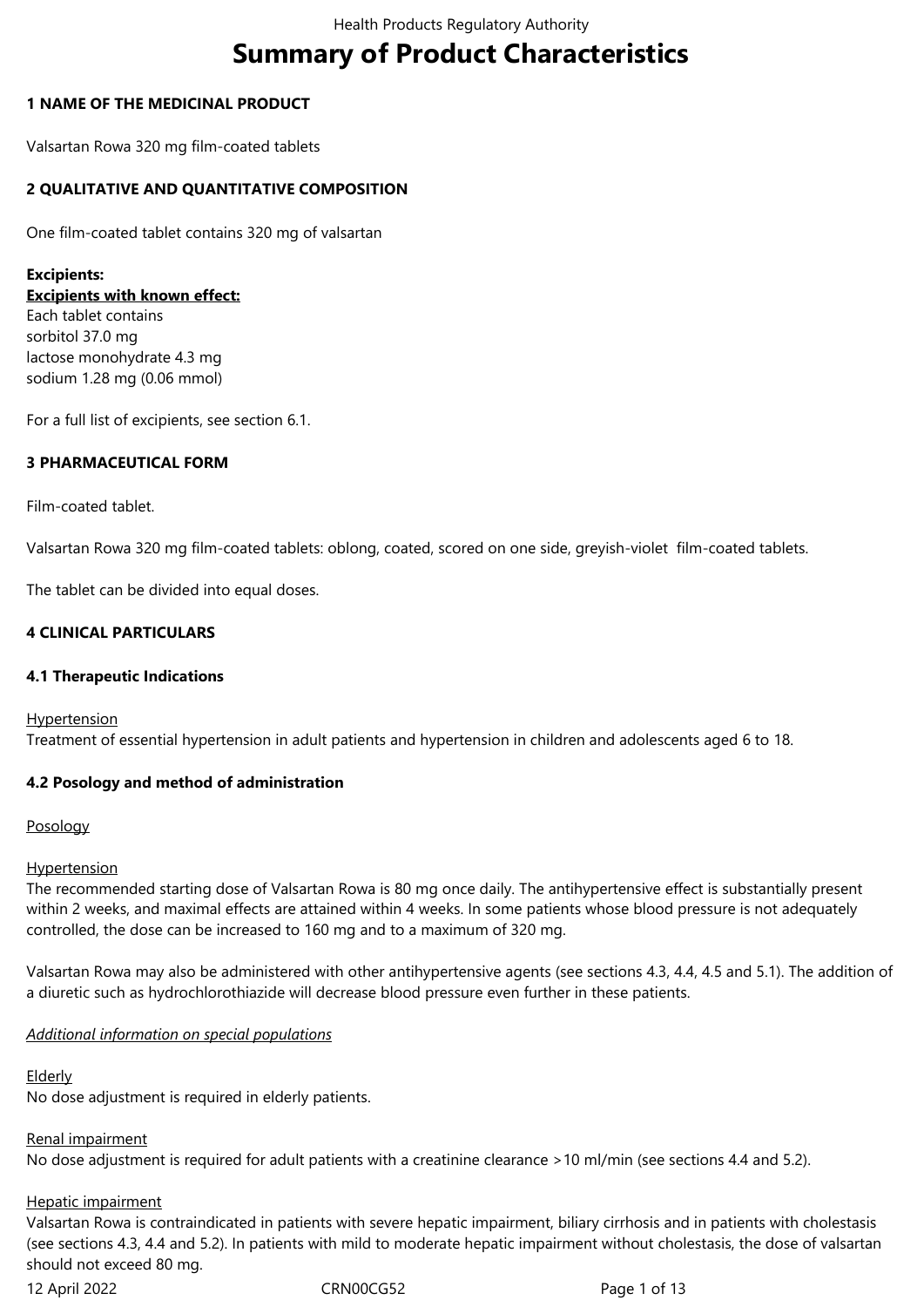# Paediatric population

## Paediatric hypertension

For children and adolescents who are unable to swallow tablets, the use of the Valsartan oral solution is recommended. The systemic exposure and peak plasma concentration of valsartan is about 1.7-fold and 2.2-fold higher with the solution compared to the tablets.

## *Children and adolescents 6 to 18 years of age*

The initial dose is 40 mg once a daily for children weighing below 35 kg and 80 mg daily for those weighing 35 kg or more. The dose should be adjusted based on blood pressure response. For maximum doses studied in clinical trials please refer to the table below:

Doses higher than those listed have not been studied and are therefore not recommended.

| Weight                          | Maximum dose studied in clinical trials |
|---------------------------------|-----------------------------------------|
| $\geq$ 18 kg to < 35 kg   80 mg |                                         |
| $\geq$ 35kg to < 80 kg   160 mg |                                         |
| ≥80kg to ≤ 160 kg   320 mg      |                                         |

For children already started on valsartan prior to the age of six years, please refer to the posology for Valsartan oral solution (Children 1 to less than 6 years of age).

# *Children less than 6 years of age*

For children aged 1 to 5 years and for those having difficulties in swallowing the tablet, Valsartan oral solution is recommended. Available data are described in sections 4.8, 5.1 and 5.2. However safety and efficacy of valsartan in children below 1 year of age have not been established.

# *Switching from oral solution to tablets*

If switching from oral solution to tablets is considered clinically essential, initially the same dose in milligrams should be given. Subsequently, frequent blood pressure monitoring should be performed taking into account potential under-dosing and the dose should be titrated further based on blood pressure response and tolerability.

## *Use in paediatric aged 6 to 18 years with renal impairment*

Use in paediatric patients with a creatinine clearance <30 ml/min and paediatric patients undergoing dialysis has not been studied, therefore valsartan is not recommended in these patients. No dose adjustment is required for paediatric patients with a creatinine clearance >30 ml/min. Renal function and serum potassium should be closely monitored (see section 4.4 and 5.2)

## *Use in paediatric population aged 6 to 18 years with hepatic impairment*

As in adults, valsartan is contraindicates in paediatric patients with severe hepatic impairment, biliary cirrhosis and in patients with cholestasis ( see sections 4.3, 4.4 and 5.2). There is a limited clinical experience with valsartan in paediatric patients with mild to moderate hepatic impairment. The dose of valsartan should not exceed 80 mg in these patients.

# *Paediatric heart failure and recent myocardial infarction*

Valsartan is not recommended for the treatment of heart failure or recent myocardial infarction in children and adolescents below the age of 18 years due to the lack of data on safety and efficacy.

## *Method of administration*

Valsartan Rowa may be taken independently of a meal and should be administered with water.

## **4.3 Contraindications**

-Hypersensitivity to the active substance or to any of the excipients listed in section 6.1.

- -Severe hepatic impairment, biliary cirrhosis and cholestasis.
- -Second and third trimester of pregnancy (see sections 4.4 and 4.6).

*-*The concomitant use of Valsartan Rowa with aliskiren-containing products is contraindicated in patients with diabetes mellitus or renal impairment (GFR < 60 ml/min/1.73 m<sup>2</sup>) (see sections 4.5 and 5.1).

## **4.4 Special warnings and precautions for use**

12 April 2022 CRN00CG52 Page 2 of 13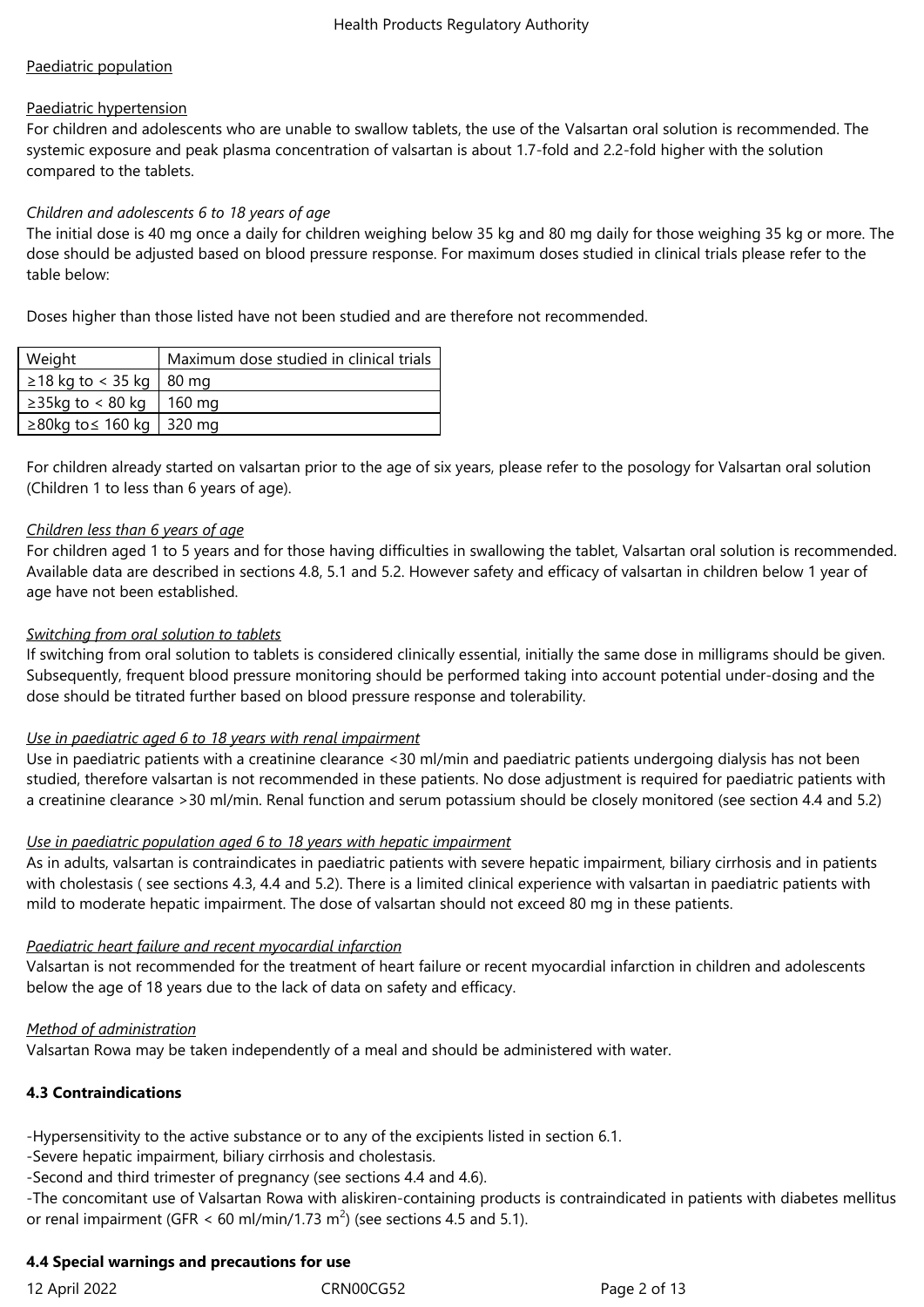#### Hyperkalaemia

Concomitant use with potassium supplements, potassium-sparing diuretics, salt substitutes containing potassium, or other agents that may increase potassium levels (heparin, etc.) is not recommended. Monitoring of potassium should be undertaken as appropriate.

## Sodium- and/or volume-depleted patients

In severely sodium-depleted and/or volume-depleted patients, such as those receiving high doses of diuretics, symptomatic hypotension may occur in rare cases after initiation of therapy with Valsartan Rowa. Sodium and/or volume depletion should be corrected before starting treatment with Valsartan Rowa, for example by reducing the diuretic dose.

#### Renal artery stenosis

In patients with bilateral renal artery stenosis or stenosis to a solitary kidney, the safe use of Valsartan Rowa has not been established.

Short-term administration of Valsartan Rowa to twelve patients with renovascular hypertension secondary to unilateral renal artery stenosis did not induce any significant changes in renal haemodynamics, serum creatinine, or blood urea nitrogen (BUN). However, other agents that affect the renin-angiotensin system may increase blood urea and serum creatinine in patients with unilateral renal artery stenosis, therefore monitoring of renal function is recommended when patients are treated with valsartan.

#### Kidney transplantation

There is currently no experience on the safe use of Valsartan Rowa in patients who have recently undergone kidney transplantation.

#### Primary hyperaldosteronism

Patients with primary hyperaldosteronism should not be treated with Valsartan Rowa as their renin-angiotensin system is not activated.

#### Aortic and mitral valve stenosis, obstructive hypertrophic cardiomyopathy

As with all other vasodilators, special caution is indicated in patients suffering from aortic or mitral stenosis, or hypertrophic obstructive cardiomyopathy (HOCM).

#### Impaired renal function

There is currently no experience on the safe use in patients with a creatinine clearance <10 ml/min and patients undergoing dialysis, therefore valsartan should be used with caution in these patients. No dose adjustment is required for adult patients with creatinine clearance >10 ml/min (see sections 4.2 and 5.2).

#### Hepatic impairment

In patients with mild to moderate hepatic impairment without cholestasis, Valsartan Rowa should be used with caution (see sections 4.2 and 5.2).

#### **Pregnancy**

Angiotensin II Receptor Antagonists (AIIRAs) should not be initiated during pregnancy. Unless continued AIIRAs therapy is considered essential, patients planning pregnancy should be changed to alternative anti-hypertensive treatments which have an established safety profile for use in pregnancy. When pregnancy is diagnosed, treatment with AIIRAs should be stopped immediately, and, if appropriate, alternative therapy should be started (see sections 4.3 and 4.6).

#### History of angioedema

Angioedema, including swelling of the larynx and glottis, causing airway obstruction and/or swelling of the face, lips, pharynx, and/or tongue has been reported in patients treated with valsartan; some of these patients previously experienced angioedema with other drugs including ACE inhibitors. Valsartan Rowa should be immediately discontinued in patients who develop angioedema, and Valsartan Rowa should not be re-administered (see section 4.8).

## Other conditions with stimulation of the renin-angiotensin system

In patients whose renal function may depend on the activity of the renin-angiotensin-aldosterone- system (e.g patients with severe congestive heart failure), treatment with ACE-inhibitors has been associated with oliguria and/or progressive azotaemia and in rare cases with acute renal failure and/or death. As valsartan is an angiotensin II receptor blocker, it cannot be excluded that the use of Valsartan Rowa may be associated with impairment of the renal function.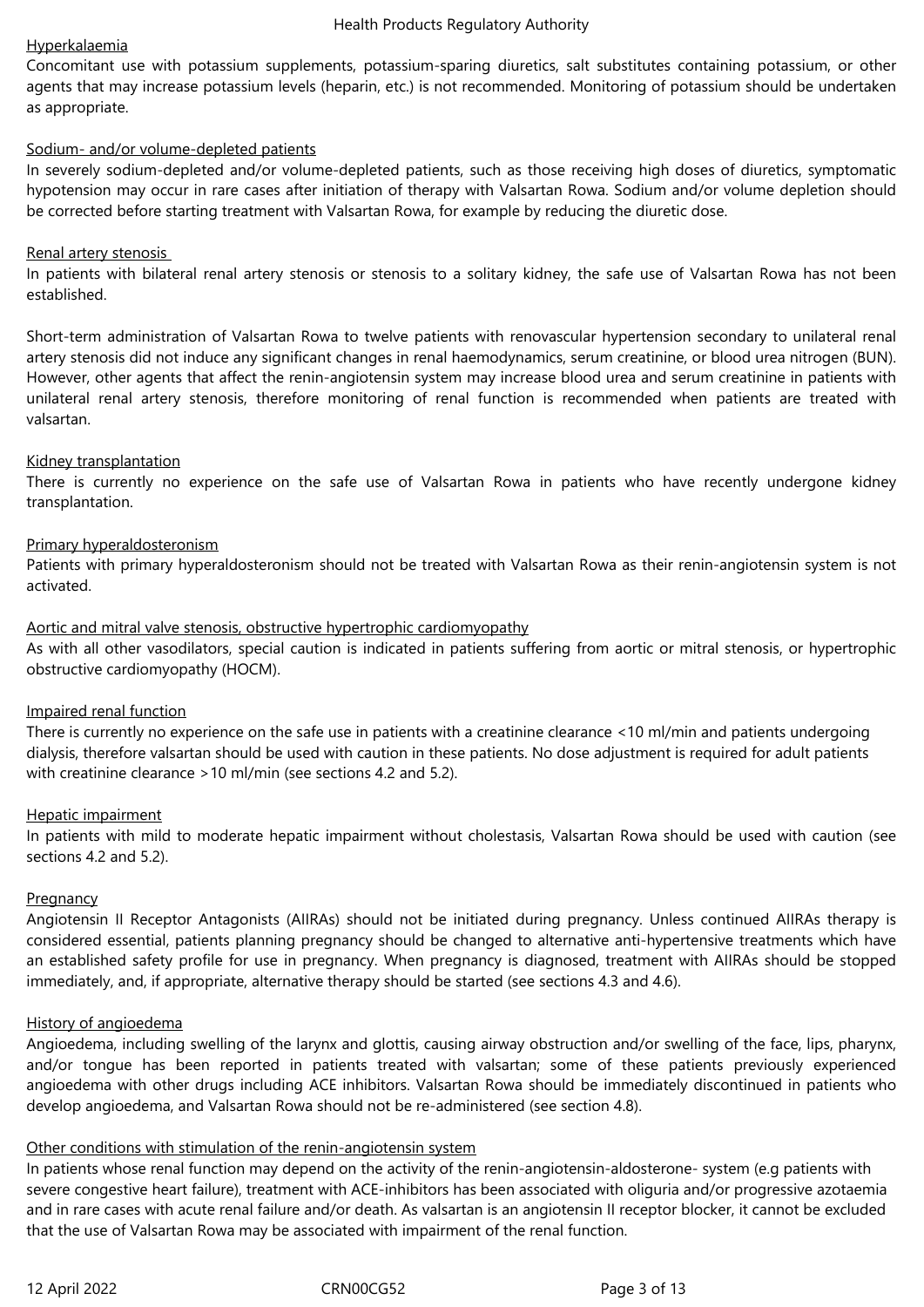# Dual blockade of the Renin-Angiotensin-Aldosterone System (RAAS)

There is evidence that the concomitant use of ACE-inhibitors, angiotensin II receptor blockers or aliskiren increases the risk of hypotension, hyperkalaemia and decreased renal function (including acute renal failure). Dual blockade of RAAS through the combined use of ACE-inhibitors, angiotensin II receptor blockers or aliskiren is therefore not recommended (see sections 4.5 and 5.1).

If dual blockade therapy is considered absolutely necessary, this should only occur under specialist supervision and subject to frequent close monitoring of renal function, electrolytes and blood pressure.

ACE-inhibitors and angiotensin II receptor blockers should not be used concomitantly in patients with diabetic nephropathy.

## *Paediatric population*

## Impaired renal function

Use in paediatric patients with a creatinine clearance <30 ml/min and paediatric patients undergoing dialysis has not been studied, therefore valsartan is not recommended in these patients. No dose adjustment is required for paediatric patients with a creatinine clearance > 30 ml/min ( see section 4.2 and 5.2). Renal function and serum potassium should be closely monitored during treatment with valsartan. This applies particularly when valsartan is given in the presence of other conditions (fever, dehydration) likely to impair renal function.

# Impaired hepatic function

As in adults valsartan is contraindicated in paediatric patients with severe hepatic impairment, biliary cirrhosis and in patients with cholestasis (see section 4.3 and 5.2). There is limited clinical experience with valsartan in paediatric patients with mild to moderate hepatic impairment. The dose of valsartan should not exceed 80 mg in these patients.

# **Excipients:**

# This medicine contains sorbitol.

Valsartan Rowa 320 mg film-coated tablets contain 37.0 mg sorbitol in each tablet.

Valsartan Rowa 320 mg film-coated tablets contain lactose. Patients with rare hereditary problems of galactose intolerance, total lactase deficiency or glucose-galactose malabsorption should not take this medicine. Valsartan Rowa 320 mg film-coated tablets contain sodium. This medicine contains less than 1 mmol sodium (23 mg) per tablet, that is to say essentially 'sodium-free'

## **4.5 Interaction with other medicinal products and other forms of interactions**

## Dual blockade of the Renin-Angiotensin-Aldosterone-System (RAAS) with ARBs, ACEIs, or aliskiren

Clinical trial data has shown that dual blockade of the renin-angiotensin-aldosterone-system (RAAS) through the combined use of ACE-inhibitors, angiotensin II receptor blockers or aliskiren is associated with a higher frequency of adverse events such as hypotension, hyperkalaemia and decreased renal function (including acute renal failure) compared to the use of a single RAAS-acting agent (see sections 4.3, 4.4 and 5.1)*.*

## Concomitant use not recommended.

## Lithium

Reversible increases in serum lithium concentrations and toxicity have been reported during concomitant administration of lithium with angiotensin converting enzyme inhibitors or angiotensin II receptor antagonists including with valsartan. If the combination proves necessary, a careful monitoring of serum lithium levels is recommended. If a diuretic is also used, the risk of lithium

toxicity may presumably be increased further.

# *Potassium-sparing diuretics, potassium supplements, salt substitutes containing potassium and other substances that may increase potassium levels.*

If a medicinal product that affects potassium levels is considered necessary in combination with valsartan, monitoring of potassium plasma levels is advised.

## Caution required with concomitant use

*Non-steroidal anti-inflammatory medicines (NSAIDs), including selective COX-2 inhibitors, acetylsalicylic acid >3 g/day), and non-selective NSAIDs*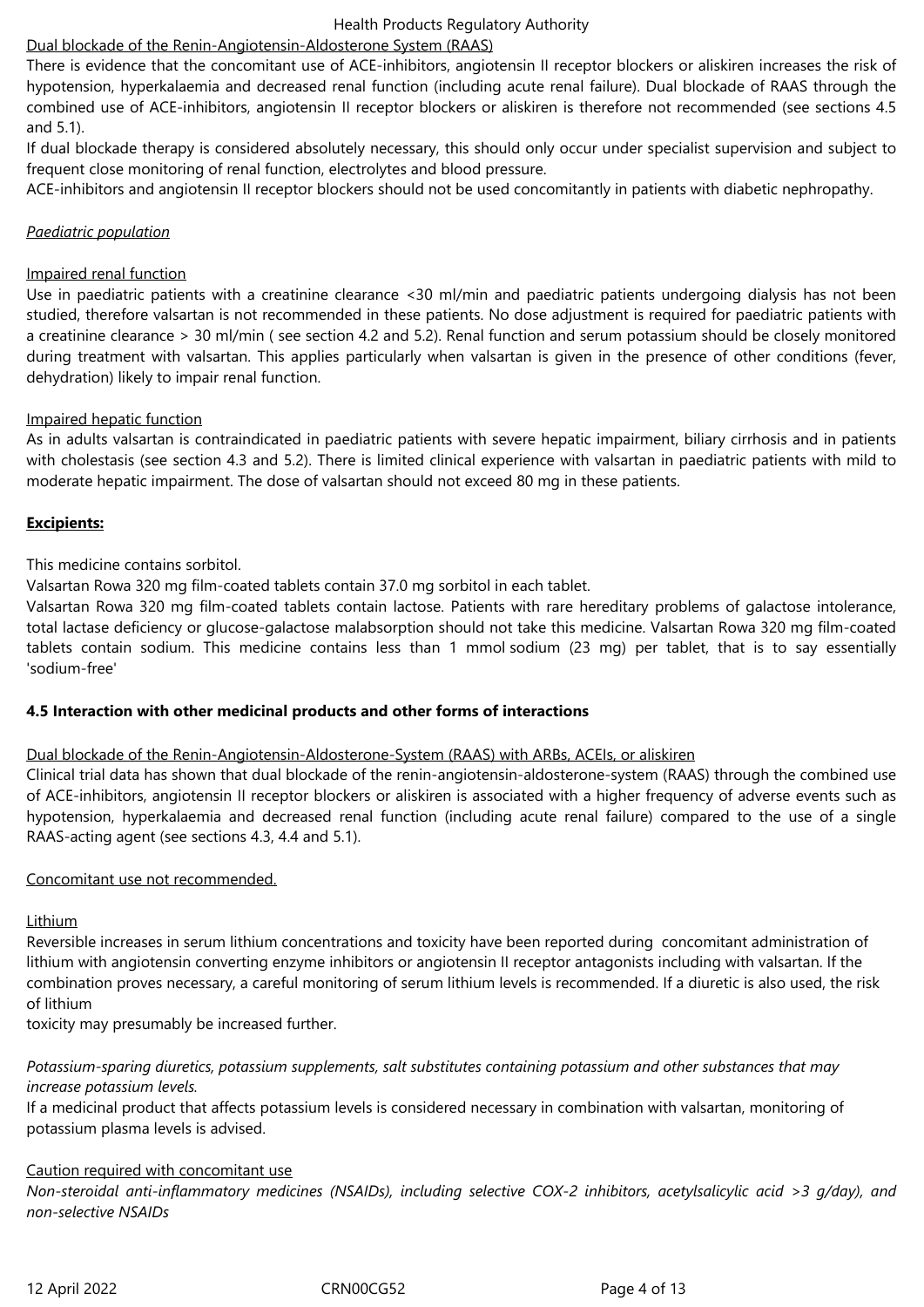When angiotensin II antagonists are administered simultaneously with NSAIDs, attenuation of the antihypertensive effect may occur. Furthermore, concomitant use of angiotensin II antagonists and NSAIDs may lead to an increased risk of worsening of renal function and an increase in serum potassium. Therefore, monitoring of renal function at the beginning of the treatment is recommended, as well as adequate hydration of the patient.

#### **Transporters**

In vitro data indicates that valsartan is a substrate of the hepatic uptake transporter OATP1B1/OATP1B3 and the hepatic efflux transporter MRP2. The clinical relevance of this finding is unknown. Co-administration of inhibitors of the uptake transporter (eg. rifampin, ciclosporin) or efflux transporter (eg. ritonavir) may increase the systemic exposure to valsartan. Exercise appropriate care when initiating or ending concomitant treatment with such drugs.

#### **Others**

In drug interaction studies with valsartan, no interactions of clinical significance have been found with valsartan or any of the following substances: cimetidine, warfarin, furosemide, digoxin, atenolol, indometacin, hydrochlorothiazide, amlodipine, glibenclamide.

## *Paediatric population*

In hypertension in children and adolescents, where underlying renal abnormalities are common, caution is recommended with the concomitant use of valsartan and other substances that inhibit the renin angiotensis aldosterone system which may increase serum potassium. Renal function and serum potassium should be closely monitored.

## **4.6 Fertility, pregnancy and lactation**

Pregnancy:

The use of Angiotensin II Receptor Antagonists (AIIRAs) is not recommended during the first trimester of pregnancy (see section 4.4). The use of AIIRAs is contra-indicated during the second and third trimester of pregnancy (see sections 4.3 and 4.4).

Epidemiological evidence regarding the risk of teratogenicity following exposure to ACE inhibitors during the first trimester of pregnancy has not been conclusive; however, a small increase in risk cannot be excluded. Whilst there is no controlled epidemiological data on the risk with AIIRAs, similar risks may exist for this class of drugs. Unless continued AIIRA therapy is considered essential, patients planning pregnancy should be changed to alternative anti-hypertensive treatments which have an established safety profile for use in pregnancy.

When pregnancy is diagnosed, treatment with AIIRAs should be stopped immediately, and, if appropriate, alternative therapy should be started.

AIIRAs therapy exposure during the second and third trimesters is known to induce human fetotoxicity (decreased renal function, oligohydramnios, skull ossification retardation) and neonatal toxicity (renal failure, hypotension, hyperkalemia); see also section 5.3 "Preclinical safety data".

Should exposure to AIIRAs have occurred from the second trimester of pregnancy, ultrasound check of renal function and skull is recommended.

Infants whose mothers have taken AIIRAs should be closely observed for hypotension (see also sections 4.3 and 4.4).

## Breastfeeding

Because no information is available regarding the use of valsartan during breastfeeding, Valsartan Rowa is not recommended and alternative treatments with better established safety profiles during breast-feeding are preferable, especially while nursing a newborn or preterm infant.

#### Fertility

Valsartan Rowa had no adverse effects on the reproductive performance of male or female rats at oral doses up to 200mg/kg/day. This dose is 6 times the maximum recommended human dose on a mg/m<sup>2</sup> basis ( calculations assume an oral dose of 320 mg/day and a 60-kg patient).

## **4.7 Effects on ability to drive and use machines**

No studies on the effects on the ability to drive have been performed. When driving vehicles or operating machines it should be taken into account that dizziness or weariness may occur.

## **4.8 Undesirable effects**

12 April 2022 CRN00CG52 Page 5 of 13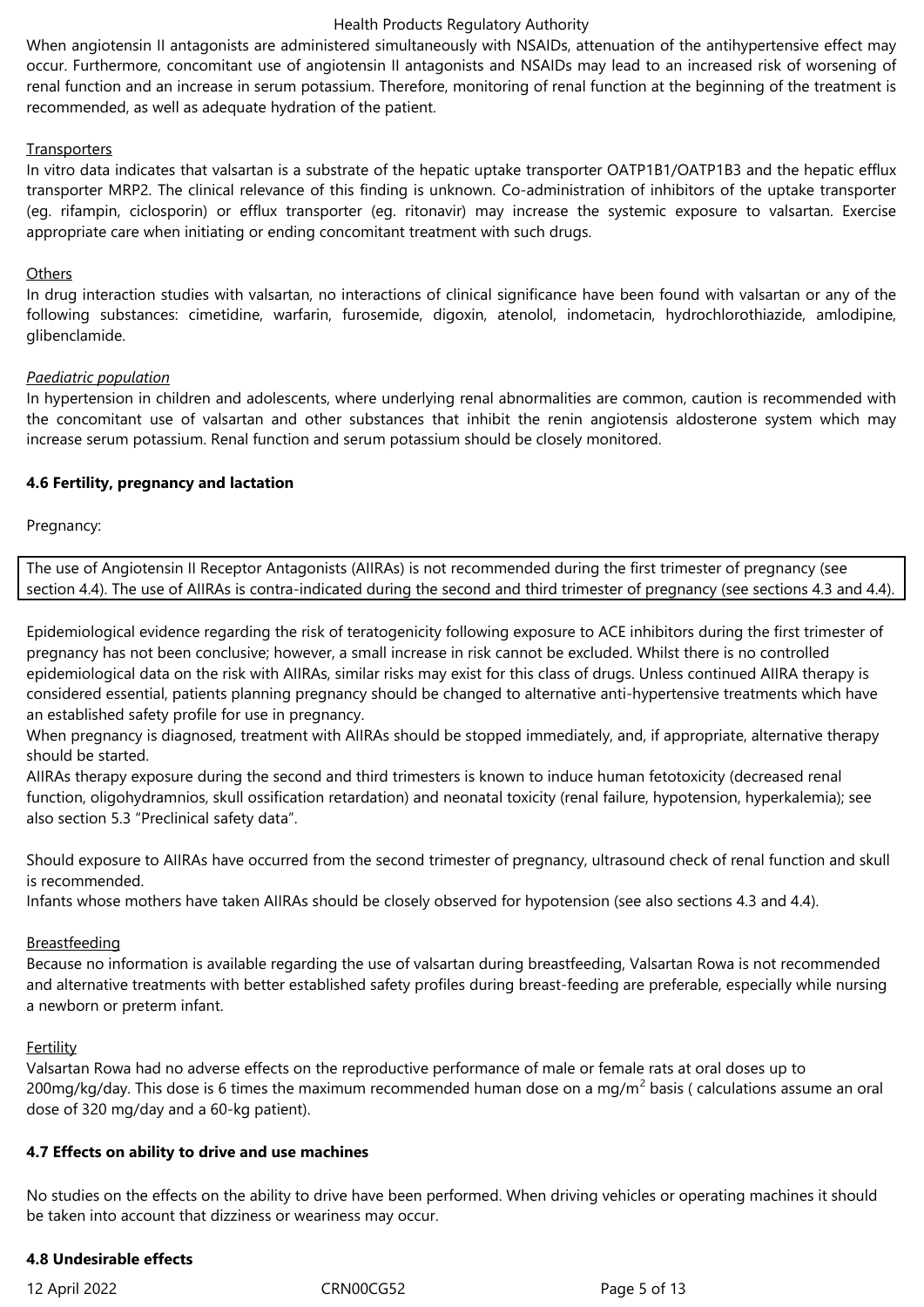In controlled clinical studies in adult patients with hypertension, the overall incidence of adverse reactions (ADRs) was comparable with placebo and is consistent with the pharmacology of valsartan. The incidence of ADRs did not appear to be related to dose or treatment duration and also showed no association with gender, age or race.

The ADRs reported from clinical studies, post-marketing experience and laboratory findings are listed below according to system organ class.

Adverse reactions are ranked by frequency, the most frequent first, using the following convention: very common ( $\geq 1/10$ ); common (≥1/100 to <1/10); uncommon (≥1/1,000 to <1/100); rare (≥1/10,000 to <1/1,000) very rare (<1/10,000), not known (frequency cannot be estimated from the available data).

Within each frequency grouping, adverse reactions are ranked in order of decreasing seriousness.

For all the ADRs reported from post-marketing experience and laboratory findings, it is not possible to apply any ADR frequency and therefore they are mentioned with a "not known" frequency.

Hypertension

| <b>Blood and lymphatic system disorders</b>                 |                                                                             |  |
|-------------------------------------------------------------|-----------------------------------------------------------------------------|--|
| Not known                                                   | Decrease in haemoglobin, Decrease in haematocrit, Neutropenia,              |  |
|                                                             | Thrombocytopenia                                                            |  |
| Immune system disorders                                     |                                                                             |  |
| Not known                                                   | Hypersensitivity including serum sickness                                   |  |
| <b>Metabolism and nutrition disorders</b>                   |                                                                             |  |
| Not known                                                   | Increase of serum potassium, Hyponatraemia                                  |  |
| Ear and labyrinth system disorders                          |                                                                             |  |
| Uncommon                                                    | Vertigo                                                                     |  |
| <b>Vascular disorders</b>                                   |                                                                             |  |
| Not known                                                   | Vasculitis                                                                  |  |
| <b>Respiratory, thoracic and mediastinal disorders</b>      |                                                                             |  |
| Uncommon                                                    | Cough                                                                       |  |
| <b>Gastrointestinal disorders</b>                           |                                                                             |  |
| Uncommon                                                    | Abdominal pain                                                              |  |
| <b>Hepato-biliary disorders</b>                             |                                                                             |  |
| Not known                                                   | Elevation of liver function values including increase of serum<br>bilirubin |  |
| Skin and subcutaneous tissue disorders                      |                                                                             |  |
| Not known                                                   | Angioedema, Dermatitis bullous, Rash, Pruritus                              |  |
| Musculoskeletal and connective tissue disorders             |                                                                             |  |
| Not known                                                   | Myalgia                                                                     |  |
| <b>Renal and urinary disorders</b>                          |                                                                             |  |
| Not known                                                   | Renal failure and impairment, Elevation of serum creatinine                 |  |
| <b>General disorders and administration site conditions</b> |                                                                             |  |
| Uncommon                                                    | Fatigue                                                                     |  |

## *Paediatric population*

## *Hypertension*

The antihypertensive effect of valsartan has been evaluated in two randomised, double-blind clinical studies (each followed by an extension period or study) and one open-label study. These studies included 711 paediatric patients from 6 to less than18 years of age with and without chronic kidney disease (CKD), of which 560 patients received valsartan. With the exception of isolated gastrointestinal disorders (such as abdominal pain, nausea, vomiting) and dizziness, no relevant differences in terms of type, frequency and severity of adverse reactions were identified between the safety profile for paediatric patients aged 6 to less than 18 years and that previously reported for adult patients.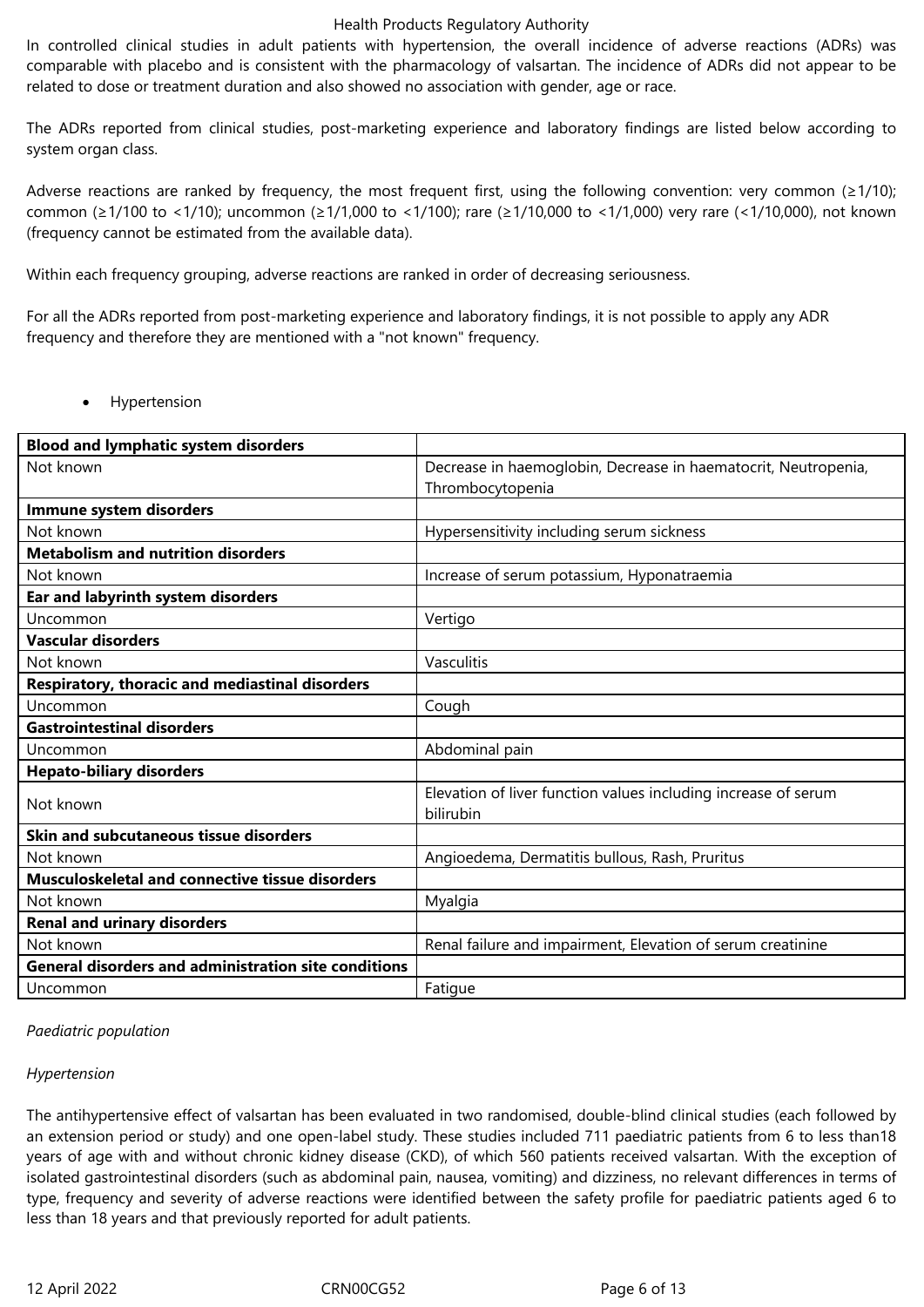Neurocognitive and developmental assessment of paediatric patients aged 6 to 16 years of age revealed no overall clinically relevant adverse impact after treatment with Valsartan Rowa for up to one year.

A pooled analysis of 560 paediatric hypertensive patients (aged 6-17 years) receiving either valsartan monotherapy [n=483] or combination antihypertensive therapy including valsartan [n=77] was conducted. Of the 560 patients, 85 (15.2%) had CKD (baseline GFR <90 mL/min/1.73m2). Overall, 45 (8.0%) patients discontinued a study due to adverse events. Overall 111 (19.8%) patients experienced an adverse drug reaction (ADR), with headache (5.4%), dizziness (2.3%), and hyperkalemia (2.3%) being the most frequent. In patients with CKD, the most frequent ADRs were hyperkalaemia (12.9%), headache (7.1%), blood creatinine increased (5.9%), and hypotension (4.7%). In patients without CKD, the most frequent ADRs were headache (5.1%) and dizziness (2.7%). ADRs were observed more frequently in patients receiving valsartan in combination with other antihypertensive medications than valsartan alone.

The antihypertensive effect of valsartan in children 1 to less than 6 years of age has been evaluated in three randomised, double-blind clinical studies (each followed by an extension period). In the first

study in 90 children aged 1 to less than 6 years, two deaths and isolated cases of marked liver transaminases elevations were observed. These cases occurred in a population who had significant

comorbidities. A causal relationship to valsartan has not been established. In the two subsequent studies in which 202 children aged 1 to less than 6 years were randomised, no significant

liver transaminase elevations or death occurred with valsartan treatment.

The safety profile seen in controlled-clinical studies in adult patients with post-myocardial infarction and/or heart failure varies from the overall safety profile seen in hypertensive patients. This may relate to the patients underlying disease. ADRs that occurred in adult patients with post-myocardial infarction and/or heart failure patients are listed below:

| <b>Blood and lymphatic system disorders</b>            |           |                                                    |
|--------------------------------------------------------|-----------|----------------------------------------------------|
| Not know                                               |           | Thrombocytopenia                                   |
| Immune system disorders                                |           |                                                    |
| Not known                                              |           | Hypersensitivity including serum sickness          |
| <b>Metabolism and nutrition disorders</b>              |           |                                                    |
| Uncommon                                               |           | Hyperkalaemia                                      |
| Not known                                              |           | Increase of serum potassium, Hyponatraemia         |
| Nervous system disorders                               |           |                                                    |
| Common                                                 |           | Dizziness, Postural dizziness                      |
| Uncommon                                               |           | Syncope, Headache                                  |
| Ear and labyrinth system disorders                     |           |                                                    |
| Uncommon                                               |           | Vertigo                                            |
| <b>Cardiac disorders</b>                               |           |                                                    |
| Uncommon                                               |           | Cardiac failure                                    |
| <b>Vascular disorders</b>                              |           |                                                    |
| Common                                                 |           | Hypotension, Orthostatic hypotension               |
| Not known                                              |           | Vasculitis                                         |
| Respiratory, thoracic and mediastinal disorders        |           |                                                    |
| Uncommon                                               |           | Cough                                              |
| <b>Gastrointestinal disorders</b>                      |           |                                                    |
| Uncommon                                               |           | Nausea, Diarrhoea                                  |
| <b>Hepato-biliary disorders</b>                        |           |                                                    |
| Not known                                              |           | Elevation of liver function values                 |
| Skin and subcutaneous tissue disorders                 |           |                                                    |
| Uncommon                                               |           | Angioedema                                         |
| Not known                                              |           | Dermatitis bullous, Rash, Pruritis                 |
| <b>Musculoskeletal and connective tissue disorders</b> |           |                                                    |
| Not known                                              |           | Myalgia                                            |
| <b>Renal and urinary disorders</b>                     |           |                                                    |
| Common                                                 |           | Renal failure and impairment                       |
| Uncommon                                               |           | Acute renal failure, Elevation of serum creatinine |
| 12 April 2022                                          | CRN00CG52 | Page 7 of 13                                       |

Post-myocardial infarction and/or heart failure (studied in adult patients only)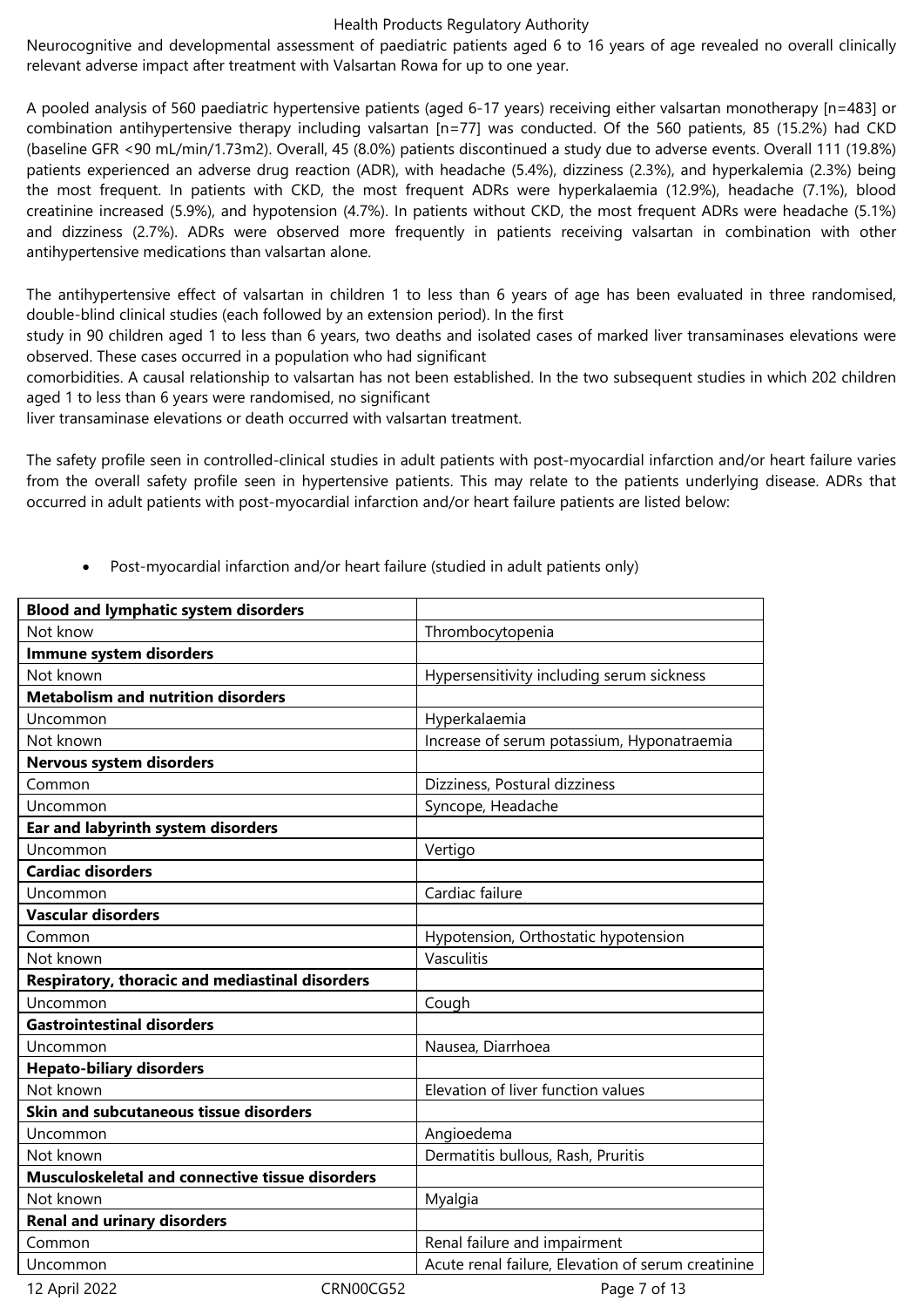| General disorders and administration site conditions |                      |
|------------------------------------------------------|----------------------|
| Uncommon                                             | Fatique<br>Asthenia. |

## Reporting of suspected adverse reactions

Reporting suspected adverse reactions after authorisation of the medicinal product is important. It allows continued monitoring of the benefit/risk balance of the medicinal product. Healthcare professionals are asked to report any suspected adverse reactions via HPRA Pharmacovigilance; Website: www.hpra.ie

## **4.9 Overdose**

#### *Symptoms*

A Valsartan Rowa overdose could possibly cause a marked hypotension that under certain circumstances could lead to depressed level of consciousness, circulatory collapse and/or shock.

#### *Therapy*

Therapeutic measures depend on when the medicine was taken, as well as the type and severity of the symptoms. Here restoration of stable circulatory conditions should be the main concern.

If hypotension occurs, the patient should be placed in a supine position and blood volume correction should be undertaken. Valsartan is unlikely to be removed by haemodialysis.

#### **5 PHARMACOLOGICAL PROPERTIES**

#### **5.1 Pharmacodynamic properties**

Pharmacotherapeutic group: Angiotensin II Antagonists, plain, ATC code: C09CA03

Valsartan is an orally active, potent, and specific angiotensin II (Ang II) receptor antagonist. It acts selectively on the  $AT<sub>1</sub>$ receptor subtype, which is responsible for the known actions of angiotensin II. The increased plasma levels of Ang II following  $AT_1$  receptor blockade with valsartan may stimulate the unblocked  $AT_2$  receptor, which appears to counterbalance the effect of the AT<sub>1</sub> receptor. Valsartan does not exhibit any partial agonist activity at the AT<sub>1</sub> receptor and has much (about 20,000 fold) greater affinity for the  $AT_1$  receptor than for the  $AT_2$  receptor. Valsartan is not known to bind to or block other hormone receptors or ion channels known to be important in cardiovascular regulation.

Valsartan does not inhibit ACE (also known as kininase II) which converts Ang I to Ang II and degrades bradykinin. Since there is no effect on ACE and no potentiation of bradykinin or substance P, angiotensin II antagonists are unlikely to be associated with coughing. In clinical trials where valsartan was compared with an ACE inhibitor, the incidence of dry cough was significantly (P<0.05) less in patients treated with valsartan than in those treated with an ACE inhibitor (2.6% versus 7.9% respectively). In a clinical trial of patients with a history of dry cough during ACE inhibitor therapy, 19.5% of trial subjects receiving valsartan and 19.0% of those receiving a thiazide diuretic experienced cough compared to 68.5% of those treated with an ACE inhibitor (P<0.05).

## Dual blockade of the Renin-Angiotensin-Aldosterone-System (RAAS)

Two large randomised, controlled trials (ONTARGET (ONgoing Telmisartan Alone and in combination with Ramipril Global Endpoint Trial) and VA NEPHRON-D (The Veterans Affairs Nephropathy in Diabetes)) have examined the use of the combination of an ACE-inhibitor with an angiotensin II receptor blocker.

ONTARGET was a study conducted in patients with a history of cardiovascular or cerebrovascular disease, or type 2 diabetes mellitus accompanied by evidence of end-organ damage. VA NEPHRON-D was a study in patients with type 2 diabetes mellitus and diabetic nephropathy.

These studies have shown no significant beneficial effect on renal and/or cardiovascular outcomes and mortality, while an increased risk of hyperkalaemia, acute kidney injury and/or hypotension as compared to monotherapy was observed. Given their similar pharmacodynamic properties, these results are also relevant for other ACE-inhibitors and angiotensin II receptor blockers.

ACE-inhibitors and angiotensin II receptor blockers should therefore not be used concomitantly in patients with diabetic nephropathy.

12 April 2022 CRN00CG52 Page 8 of 13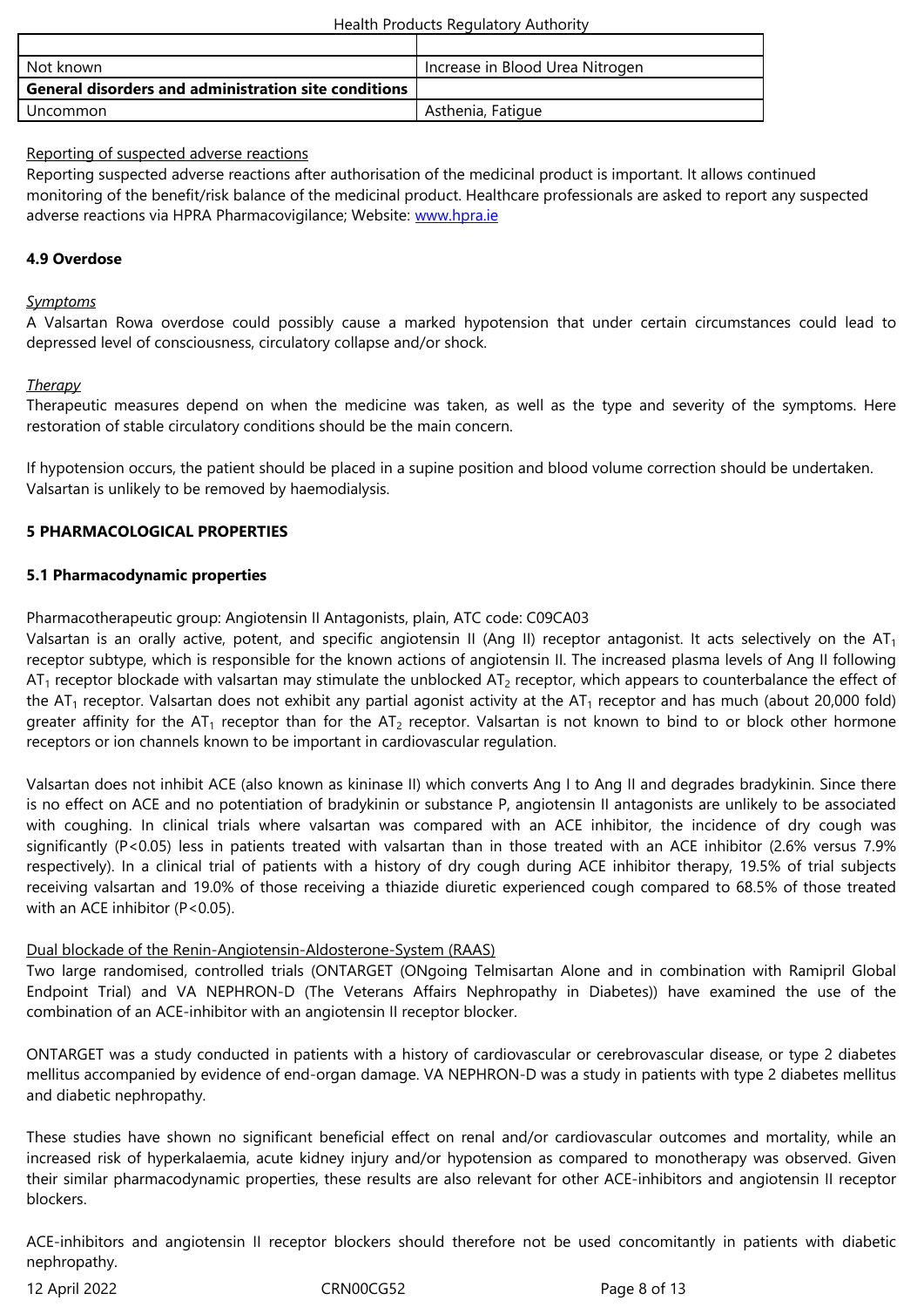ALTITUDE (Aliskiren Trial in Type 2 Diabetes Using Cardiovascular and Renal Disease Endpoints) was a study designed to test the benefit of adding aliskiren to a standard therapy of an ACE-inhibitor or an angiotensin II receptor blocker in patients with type 2 diabetes mellitus and chronic kidney disease, cardiovascular disease, or both. The study was terminated early because of an increased risk of adverse outcomes. Cardiovascular death and stroke were both numerically more frequent in the aliskiren group than in the placebo group and adverse events and serious adverse events of interest (hyperkalaemia, hypotension and renal dysfunction) were more frequently reported in the aliskiren group than in the placebo group."

## **Hypertension**

Administration of Valsartan Rowa to patients with hypertension results in reduction of blood pressure without affecting pulse rate.

In most patients, after administration of a single oral dose, onset of antihypertensive activity occurs within 2 hours, and the peak reduction of blood pressure is achieved within 4-6 hours. The antihypertensive effect persists over 24 hours after dosing. During repeated dosing, the antihypertensive effect is substantially present within 2 weeks, and maximal effects are attained within 4 weeks and persist during long-term therapy. Combined with hydrochlorothiazide, a significant additional reduction in blood pressure is achieved.

Abrupt withdrawal of Valsartan Rowa has not been associated with rebound hypertension or other adverse clinical events.

In hypertensive patients with type 2 diabetes and microalbuminuria, valsartan has been shown to reduce the urinary excretion of albumin. The MARVAL (Micro Albuminuria Reduction with Valsartan) study assessed the reduction in urinary albumin excretion (UAE) with valsartan (80-160 mg/od) versus amlodipine (5-10 mg/od), in 332 type 2 diabetic patients (mean age: 58 years; 265 men) with microalbuminuria (valsartan: 58 μg/min; amlodipine: 55.4 μg/min), normal or high blood pressure and with preserved renal function (blood creatinine <120 μmol/l). At 24 weeks, UAE was reduced (p<0.001) by 42% (–24.2 μg/min; 95% CI: –40.4 to –19.1) with valsartan and approximately 3% (–1.7 μg/min; 95% CI: –5.6 to 14.9) with amlodipine despite similar rates of blood pressure reduction in both groups.

The Valsartan Rowa Reduction of Proteinuria (DROP) study further examined the efficacy of valsartan in reducing UAE in 391 hypertensive patients (BP=150/88 mmHg) with type 2 diabetes, albuminuria (mean=102 μg/min; 20-700 μg/min) and preserved renal function (mean serum creatinine = 80 μmol/l). Patients were randomized to one of 3 doses of valsartan (160, 320 and 640 mg/od) and treated for 30 weeks. The purpose of the study was to determine the optimal dose of valsartan for reducing UAE in hypertensive patients with type 2 diabetes. At 30 weeks, the percentage change in UAE was significantly reduced by 36% from baseline with valsartan 160 mg (95%CI: 22 to 47%), and by 44% with valsartan 320 mg (95%CI: 31 to 54%). It was concluded that 160-320 mg of valsartan produced clinically relevant reductions in UAE in hypertensive patients with type 2 diabetes.

# *Paediatric population* **Hypertension**

The antihypertensive effect of valsartan have been evaluated in four randomized, double-blind clinical studies in 561 paediatric patients from 6 to 18 years of age and 165 paediatric patients 1 to 6 years of age.

Renal and urinary disorders, and obesity were the most common underlying medical conditions potentially contributing to hypertension in the children enrolled in these studies.

## *Clinical experience in children at or above 6 years of age*

In a clinical study involving 261 hypertensive paediatric patients 6 to 16 years of age, patients who weighed <35 kg received 10, 40 or 80 mg of valsartan tablets daily (low, medium and high doses), and patients who weighed ≥35 kg received 20, 80, and 160 mg of valsartan tablets daily (low, medium and high doses). At the end of 2 weeks, valsartan reduced both systolic and diastolic blood pressure in a dose-dependent manner.

Overall, the three dose levels of valsartan (low, medium and high) significantly reduced systolic blood pressure by 8, 10, 12 mm Hg from the baseline, respectively. Patients were re-randomized to either continue receiving the same dose of valsartan or were switched to placebo. In patients who continued to receive the medium and high doses of valsartan, systolic blood pressure at trough was -4 and -7 mm Hg lower than patients who received the placebo treatment. In patients receiving the low dose of valsartan, systolic blood pressure at trough was similar to that of patients who received the placebo treatment. Overall, the dose dependent antihypertensive effect of valsartan was consistent across all the demographic subgroups.

In another clinical study involving 300 hypertensive paediatric patients 6 to 18 years of age, eligible patients were randomized to receive valsartan or enalapril tablets for 12 weeks. Children weighing between ≥18 kg and <35 kg received valsartan 80 mg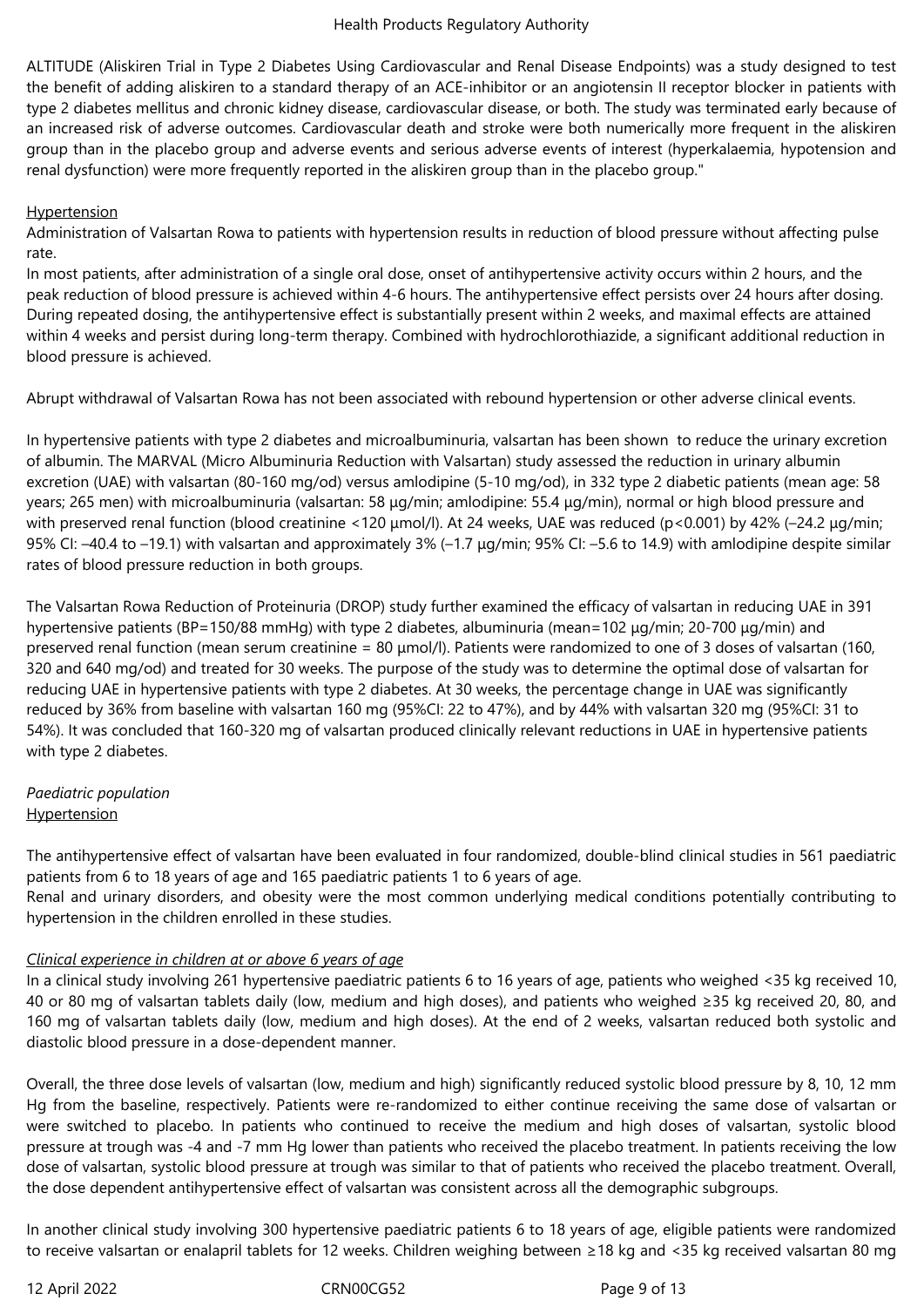or enalapril 10 mg; those between ≥35 kg and <80 kg received valsartan 160 mg or enalapril 20 mg; those≥80 kg received valsartan 320 mg or enalapril 40 mg. Reductions in systolic blood pressure were comparable in patients receiving valsartan (15 mmHg) and enalapril (14 mm Hg) (non-inferiority p-value <0.0001). Consistent results were observed for diastolic blood pressure with reductions of 9.1 mmHg and 8.5 mmHg with valsartan and enalapril, respectively.

In a third, open label clinical study, involving 150 paediatric hypertensive patients 6 to 17 years of age, eligible patients (systolic BP ≥95th percentile for age, gender and height) received valsartan for 18 months to evaluate safety and tolerability. Out of the 150 patients participating in this study, 41 patients also received concomitant antihypertensive medication. Patients were dosed based on their weight categories for starting and maintenance doses. Patients weighing >18 to < 35 kg, ≥35 to < 80 kg and ≥ 80 to < 160 kg received 40 mg, 80 mg and 160 mg and the doses were titrated to 80 mg, 160 mg and 320 mg respectively after one week. One half of the patients enrolled (50.0%, n=75) had CKD with 29.3% (44) of patients having CKD Stage 2 (GFR 60 – 89 mL/min/1.73m2) or Stage 3 (GFR 30-59 mL/min/1.73m2). Mean reductions in systolic blood pressure were 14.9 mmHg in all patients (baseline 133.5 mmHg), 18.4 mmHg in patients with CKD (baseline 131.9 mmHg) and 11.5 mmHg in patients without CKD (baseline 135.1 mmHg). The percentage of patients who achieved overall BP control (both systolic and diastolic BP <95th percentile) was slightly higher in the CKD group (79.5%) compared to the non-CKD group (72.2%).

#### *Clinical experience in children less than 6 years of age*

Three clinical studies were conducted in 291 patients aged 1 to 5 years.No children below the age of 1 year were enrolled in these studies.

In the first study of 90 patients, dose-response could not be demonstrated, but in the second study of 75 patients, higher doses of valsartan were associated with greater blood pressure reductions.

The third study was a 6 week, randomised double-blind study to evaluate the dose response of valsartan in 126 children 1 to 5 years of age with hypertension with or without CKD randomised to either 0.25 mg/kg or 4 mg/kg body weight respectively. At endpoint, the reduction in Mean systolic blood pressure (MSBP)/ Mean diastolic blood pressure (MDBP) with valsartan 4.0 mg/kg compared to valsartan 0.25 mg/kg was 8.5/6.8 mmHg vs. 4.1/0.3 mmHg, respectively; p=0.0157/p<0.0001). Similarly, the CKD subgroup also showed reductions in MSBP/MDBP with valsartan 4.0 mg/kg compared to 0.25 mg/kg (9.2/6.5 mmHg vs 1.2/ +1.3 mmHg).

The European Medicines Agency has waived the obligation to submit the results of studies with < Valsartan Rowa in all subsets of the paediatric population in heart failure and heart failure after recent myocardial infarction. See section 4.2 for information on paediatric use.

## **5.2 Pharmacokinetic properties**

## Absorption:

Following oral administration of valsartan alone, peak plasma concentrations of valsartan are reached in 2–4 hourswith tablets and 1–2 hours with solution formulation. Mean absolute bioavailability is 23% and 39% with tablets and solution formulation, respectively. The systemic exposure and peak plasma concentration of valsartan is about 1.7-fold and 2.2-fold higher with the solution compared to the tablets.

Food decreases exposure (as measured by AUC) to valsartan by about 40% and peak plasma concentration (Cmax) by about 50%, although from about 8 h post dosing plasma valsartan concentrations are similar for the fed and fasted groups. This reduction in AUC is not, however, accompanied by a clinically significant reduction in the therapeutic effect, and valsartan can therefore be given either with or without food.

## Distribution:

The steady-state volume of distribution of valsartan after intravenous administration is about 17 litres, indicating that valsartan does not distribute into tissues extensively. Valsartan is highly bound to serum proteins (94–97%), mainly serum albumin.

#### Biotransformation:

Valsartan is not biotransformed to a high extent as only about 20% of dose is recovered as metabolites. A hydroxy metabolite has been identified in plasma at low concentrations (less than 10% of the valsartan AUC). This metabolite is pharmacologically inactive.

#### Elimination:

Valsartan shows multiexponential decay kinetics ( $t_{\frac{1}{2}a}$  <1 h and  $t_{\frac{1}{2}b}$  about 9 h). Valsartan is primarily eliminated by biliary excretion in faeces (about 83% of dose) and renally in urine (about 13% of dose), mainly as unchanged drug. Following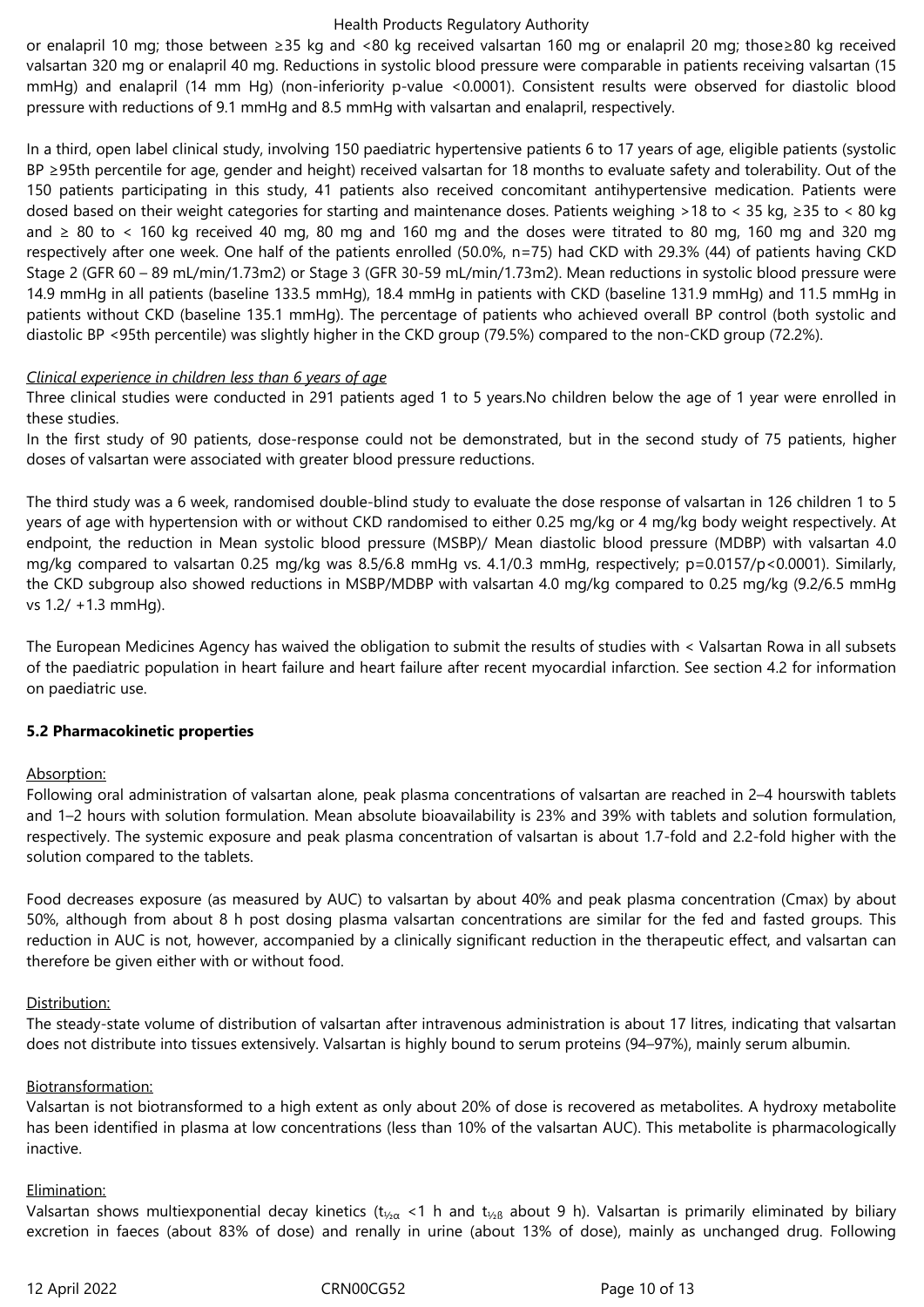intravenous administration, plasma clearance of valsartan is about 2 l/h and its renal clearance is 0.62 l/h (about 30% of total clearance). The half-life of valsartan is 6 hours.

# **Special populations**

# *Elderly*

A somewhat higher systemic exposure to valsartan was observed in some elderly subjects than in young subjects; however, this has not been shown to have any clinical significance.

## Impaired renal function

As expected for a compound where renal clearance accounts for only 30% of total plasma clearance, no correlation was seen between renal function and systemic exposure to valsartan. Dose adjustment is therefore not required in patients with renal impairment (creatinine clearance >10 ml/min). There is currently no experience on the safe use in patients with a creatinine clearance <10 ml/min and patients undergoing dialysis, therefore valsartan should be used with caution in these patients (see sections 4.2 and 4.4). Valsartan is highly bound to plasma protein and is unlikely to be removed by dialysis.

# Hepatic impairment

Approximately 70% of the dose absorbed is eliminated in the bile, essentially in the unchanged form. Valsartan does not undergo any noteworthy biotransformation. A doubling of exposure (AUC) was observed in patients with mild to moderate hepatic impairment compared to healthy subjects. However, no correlation was observed between plasma valsartan concentration versus degree of hepatic dysfunction. > Valsartan Rowa has not been studied in patients with severe hepatic dysfunction (see sections 4.2, 4.3 and 4.4).

# *Paediatric population*

In a study of 26 paediatric hypertensive patients (aged 1 to 16 years) given a single dose of a suspension of valsartan (mean: 0.9 to 2 mg/kg, with a maximum dose of 80 mg), the clearance (litres/h/kg) of valsartan was comparable across the age range of 1 to 16 years and similar to that of adults receiving the same formulation. (see Absorption information under section 5.2).

## Impaired renal function

Use in paediatric patients with a creatinine clearance <30 ml/min and paediatric patients undergoing dialysis has not been studied, therefore valsartan is not recommended in these patients. No dose adjustment is required for paediatric patients with a creatinine clearance >30 ml/min. Renal function and serum potassium should be closely monitored (see sections 4.2 and 4.4).

# **5.3 Preclinical safety data**

Non-clinical data reveal no special hazard for humans based on conventional studies of safety pharmacology, repeated dose toxicity, genotoxicity, carcinogenic potential.

In rats, maternally toxic doses (600 mg/kg/day) during the last days of gestation and lactation led to lower survival, lower weight gain and delayed development (pinna detachment and ear-canal opening) in the offspring (see section 4.6). These doses in rats (600 mg/kg/day) are approximately 18 times the maximum recommended human dose on a mg/m2 basis (calculations assume an oral dose of 320 mg/day and a 60-kg patient).

In non-clinical safety studies, high doses of valsartan (200 to 600 mg/kg body weight) caused in rats a reduction of red blood cell parameters (erythrocytes, haemoglobin, haematocrit) and evidence of changes in renal haemodynamics (slightly raised plasma urea, and renal tubular hyperplasia and basophilia in males). These doses in rats (200 and 600 mg/kg/day) are approximately 6 and 18 times the maximum recommended human dose on a mg/m2 basis (calculations assume an oral dose of 320 mg/day and a 60-kg patient).

In marmosets at similar doses, the changes were similar though more severe, particularly in the kidney where the changes developed to a nephropathy which included raised urea and creatinine.

Hypertrophy of the renal juxtaglomerular cells was also seen in both species. All changes were considered to be caused by the pharmacological action of valsartan which produces prolonged hypotension, particularly in marmosets. For therapeutic doses of valsartan in humans, the hypertrophy of the renal juxtaglomerular cells does not seem to have any relevance.

## Paediatric population

Daily oral dosing of neonatal/juvenile rats (from a postnatal day 7 to postnatal day 70) with valsartan at doses as low as 1 mg/kg/day (about 10-35% of the maximum recommended paediatric dose of 4 mg/kg/day on systemic exposure basis) produced persistent, irreversible kidney damage. These effects above mentioned represent an expected exaggerated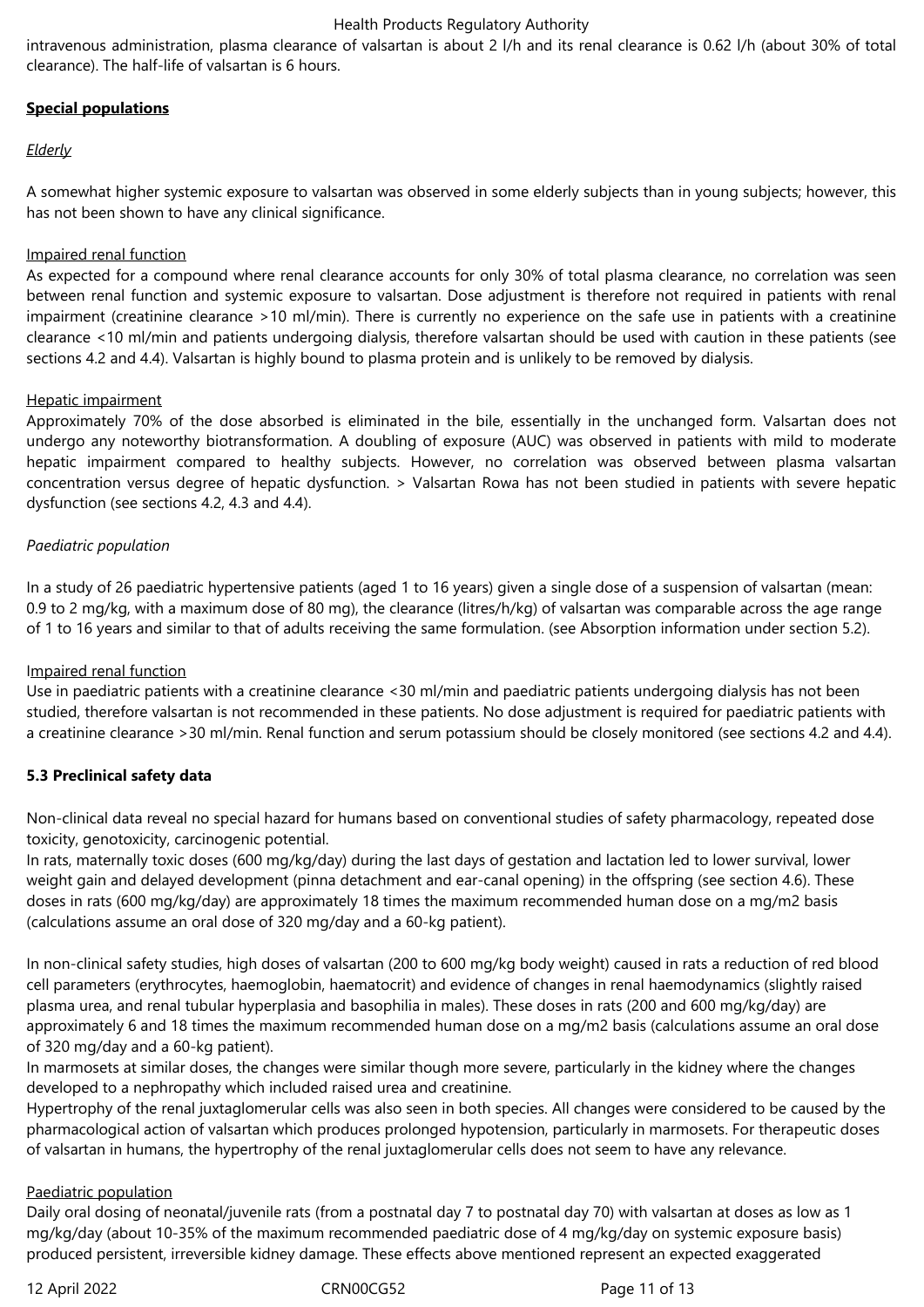pharmacological effect of angiotensin converting enzyme inhibitors and angiotensin II type 1 blockers; such effects are observed if rats are treated during the first 13 days of life.

This period coincides with 36 weeks of gestation in humans, which could occasionally extend up to 44 weeks after conception in humans. The rats in the juvenile valsartan study were dosed up to day 70, and effects on renal maturation (postnatal 4-6 weeks) cannot be excluded. Functional renal maturation is an ongoing process within the first year of life in humans. Consequently, a clinical relevance in children <1 year of age cannot be excluded, while preclinical data do not indicate a safety concern for children older than 1 year.

# **6 PHARMACEUTICAL PARTICULARS**

# **6.1 List of excipients**

# *Tablet core*

Cellulose, microcrystalline (E 460) Silica, colloidal anhydrous (E 551) Sorbitol (E-420) Magnesium carbonate (E 504) Maize starch, pregelatinised Povidone K-25 (E 1201) Sodium stearylfumarate Sodium lauryl sulphate Crospovidone Type A (E 1202)

# *Film coating*

Lactose monohydrate Hypromellose (E 464) Titanium dioxide (E 171) Macrogol 4000 Red iron oxide (E 172), brown iron oxide (E 172), indigo carmine aluminium lake (E 132).

# **6.2 Incompatibilities**

Not applicable

# **6.3 Shelf life**

2 years

# **6.4 Special precautions for storage**

Do not store above 30°C. Store in the original package in order to protect from moisture.

# **6.5 Nature and contents of container**

PVC/PE/PVDC/aluminium blister.

Pack sizes: 7, 14, 28, 56, 98, 280 film-coated tablets

Not all pack sizes may be marketed.

# **6.6 Special precautions for disposal and other handling**

No special requirements. Any unused product or waste should be disposed of in accordance with local requirements.

# **7 MARKETING AUTHORISATION HOLDER**